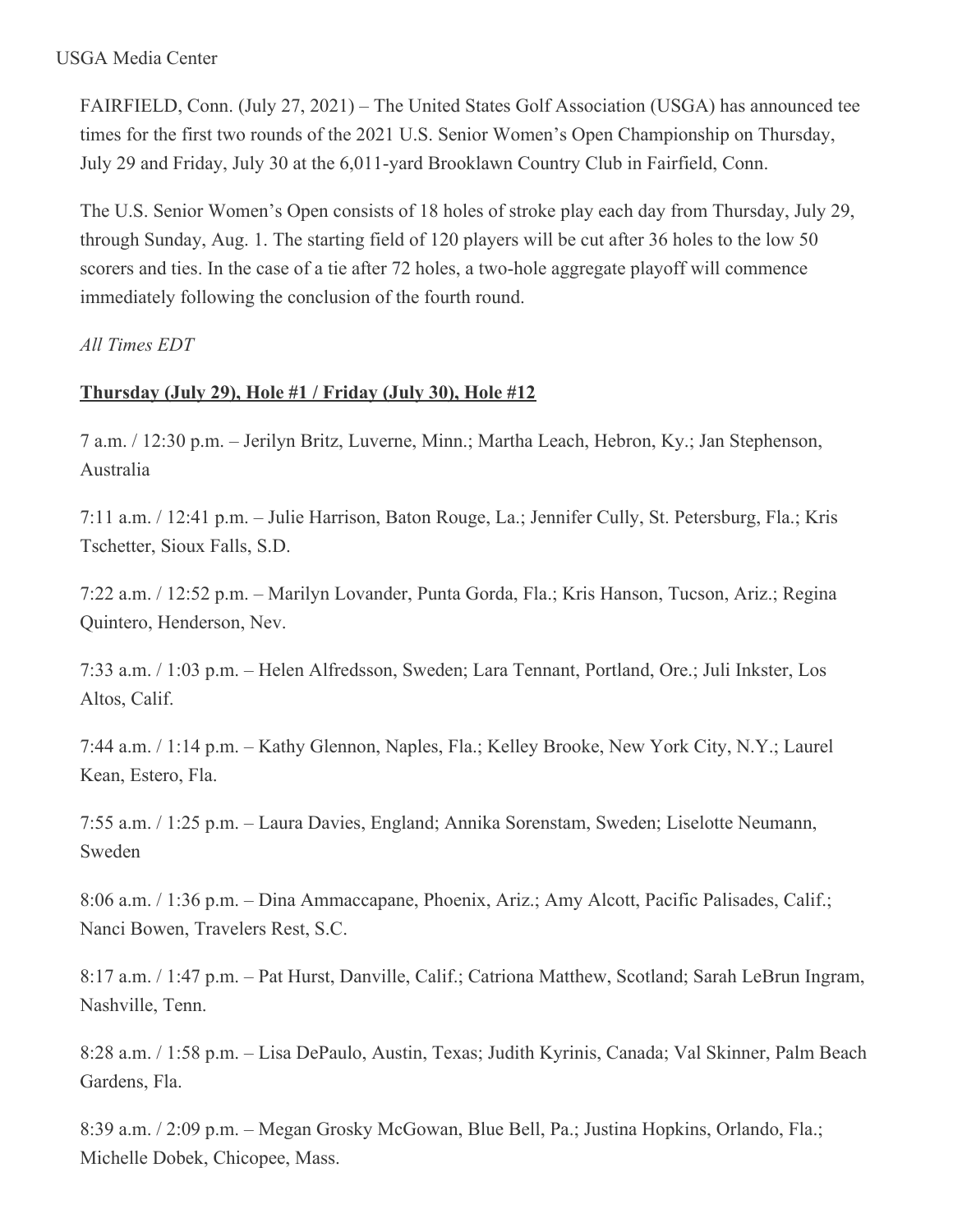### **Thursday (July 29), Hole #12 / Friday (July 30), Hole #1**

7:30 a.m. / Noon – Tina Barker, Fairfield, Calif.; Becky Iverson, Madison, Wis. Lorie Kane, Canada

7:41 a.m. / 12:11 p.m. – Alison Nicholas, England; Michele Redman, Minneapolis, Minn.; Carin Hjalmarsson, Sweden

7:52 a.m. / 12:22 p.m. – Tammie Green, Somerset, Ohio; Kathy Kurata, Pasadena, Calif.; Dana Ebster, Modesto, Calif.

8:03 a.m. / 12:33 p.m. – Hollis Stacy, Holmes Beach, Fla.; Laura Baugh, Ponte Vedra Beach, Fla.; Judy Dickinson, Jupiter, Fla.

8:14 a.m. / 12:44 p.m. – Rosie Jones, Hilton Head Island, S.C.; Jean Bartholomew, Garden City, N.Y.; Danielle Ammaccapane, Phoenix, Ariz.

8:25 a.m. / 12:55 p.m. – Michelle McGann, North Palm Beach, Fla.; Dana Dormann, Pleasanton, Calif.; Trish Johnson, England

8:36 a.m. / 1:06 p.m. – Barbara Moxness, Rio Verde, Ariz.; Susie Redman, The Woodlands, Texas; Cindy Rarick, Tucson, Ariz.

8:47 a.m. / 1:17 p.m. – Joanne Carner, Kirkland, Wash.; Carol Semple Thompson, Sewickley, Pa.; Ellen Port, St. Louis, Mo.

8:58 a.m. / 1:28 p.m. – Cathy Panton-Lewis, Scotland; Laura Shanahan Rowe, Hampton, N.H.; Jacqueline Gallagher-Smith, Jupiter, Fla.

9:09 a.m. / 1:39 p.m. – Jane Geddes, Tampa, Fla.; Laurie Rinker, Stuart, Fla.; Alicia Dibos, Greenwich, Conn.

## **Thursday (July 29), Hole #1 / Friday (July 30), Hole #12**

Noon / 7:30 a.m. – Leela Narang-Benaderet, Westport, Conn.; Suzy Green-Roebuck, Ann Arbor, Mich.; Maggie Will, Richmond, Va.

12:11 p.m. / 7:41 a.m. – Marlene Davis, Williamsville, N.Y.; Sally Krueger, San Francisco, Calif.; Carolyn Hill, Vista, Calif.

12:22 p.m. / 7:52 a.m. – Elaine Crosby, Jackson, Mich.; Kathryn Imrie, Scotland; Sue Wooster, Australia

12:33 p.m. / 8:03 a.m. – Susan Cohn, Palm Beach Gardens, Fla.; Cathy Johnston-Forbes, Kitty Hawk, N.C.; Debby King, Eugene, Ore.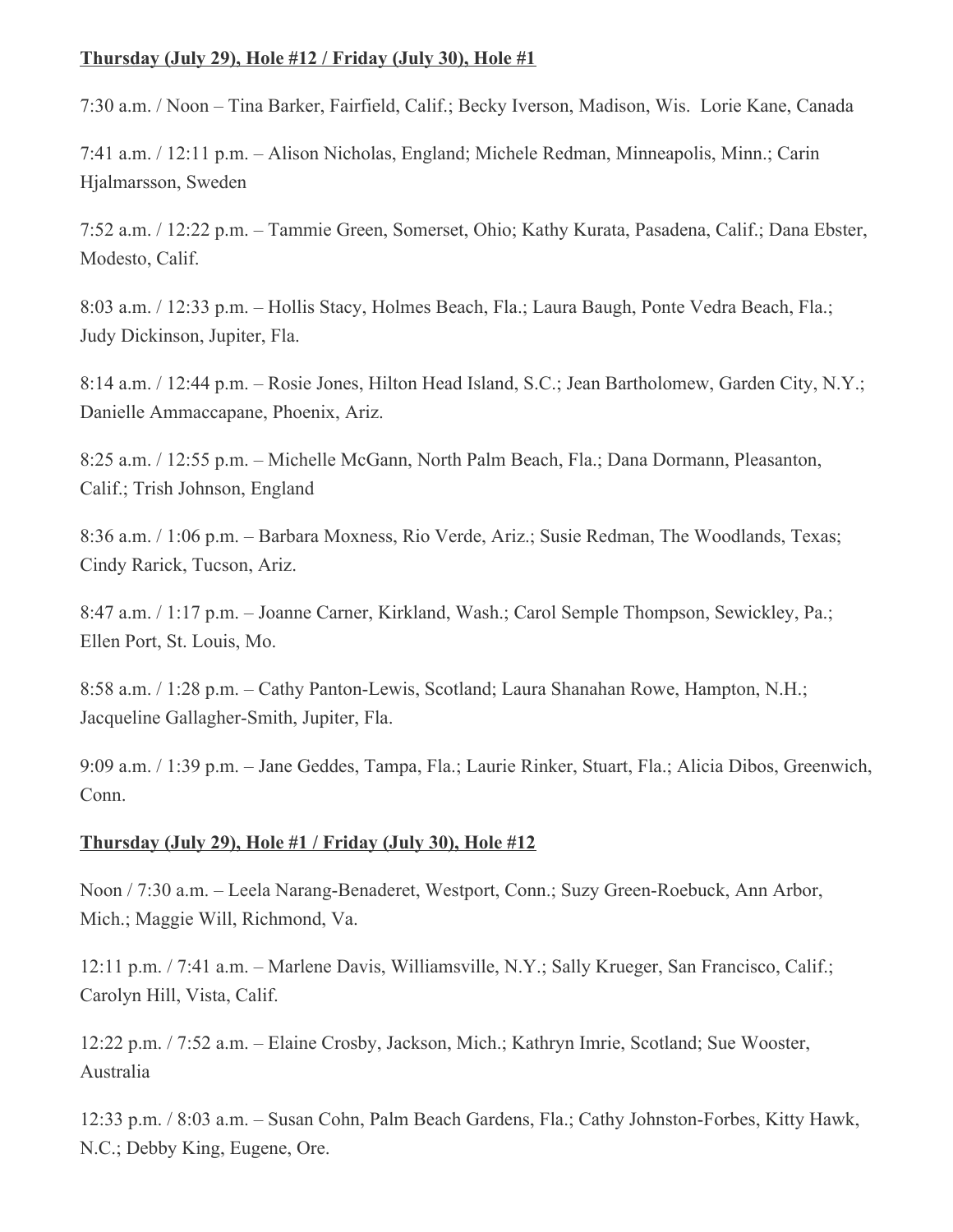12:44 p.m. / 8:14 a.m. – Christa Johnson, Tucson, Ariz.; Danielle Davis, St. Simons Island, Ga.; Angela Buzminski, Canada

12:55 p.m. / 8:25 a.m. – Kristal Parker, Phoenix, Ariz.; Missie McGeorge, Trophy Club, Texas; Sherry Wright, Oxnard, Calif.

1:06 p.m. / 8:36 a.m. – Lynne Cowan, Rocklin, Calif.; Kristi Albers, El Paso, Texas; Teresa Ishiguro, Ione, Calif.

1:17 p.m. / 8:47 a.m. – Kathleen Ricci, Howell, N.J.; Amy Ellertson, Free Union, Va.; Yuko Saito, Japan

1:28 p.m. / 8:58 a.m. – Kay Daniel, Covington, La.; Jamie Fischer, Lake Forest, Ill.; Jane Noble, Fountain Hills, Ariz.

1:39 p.m. / 9:09 a.m. – Cindy Schreyer, St. Petersburg, Fla.; Susan Curtin, Westwood, Mass.; Karen Weiss, Afton, Minn.

### **Thursday (July 29), Hole #12 / Friday (July 30), Hole #1**

12:30 p.m. / 7 a.m. – Michelle Estill, Mesa, Ariz.; Lisa Grimes, Alexandria, Minn.; Missie Berteotti, Pittsburgh, Pa.

12:41 p.m. / 7:11 a.m. – Cindy Figg-Currier, Austin, Texas; Nancy Scranton, Centralia, Ill.; Laura Coble, Augusta, Ga.

12:52 p.m. / 7:22 a.m. – Patricia Ehrhart, Birmingham, Ala.; Nicole Jeray, Romeoville, Ill.; Joanne Foreman, Bellevue, Wash.

1:03 p.m. / 7:33 a.m. – Janice Gibson, Tulsa, Okla.; Robin Donnelley, Scottsdale, Ariz.; Cheryl Fox, Tiffin, Ohio

1:14 p.m. / 7:44 a.m. – Sherry Andonian, Centennial, Colo.; Carolyn Barnett-Howe, Appleton, Wis.; Corey Weworski, Carlsbad, Calif.

1:25 p.m. / 7:55 a.m. – Amy Kennedy, York, Pa.; Kimberly Williams, Bethesda, Md.; Tonya Gill Danckaert, Stone Mountain, Ga.

1:36 p.m. / 8:06 a.m. – Cheryl Anderson, Heathrow, Fla.; Danielle Lee, Concord, Mass.; Julie Piers, Canada

1:47 p.m. / 8:17 a.m. – Kasumi Fujii, Japan; Denise Callahan, Canton, Ohio; Gigi Higgins, Cape Coral, Fla.

1:58 p.m. / 8:28 a.m. – Sue Ginter, Jupiter, Fla.; Sydney Wells, Menominee, Mich.; Char Carson,